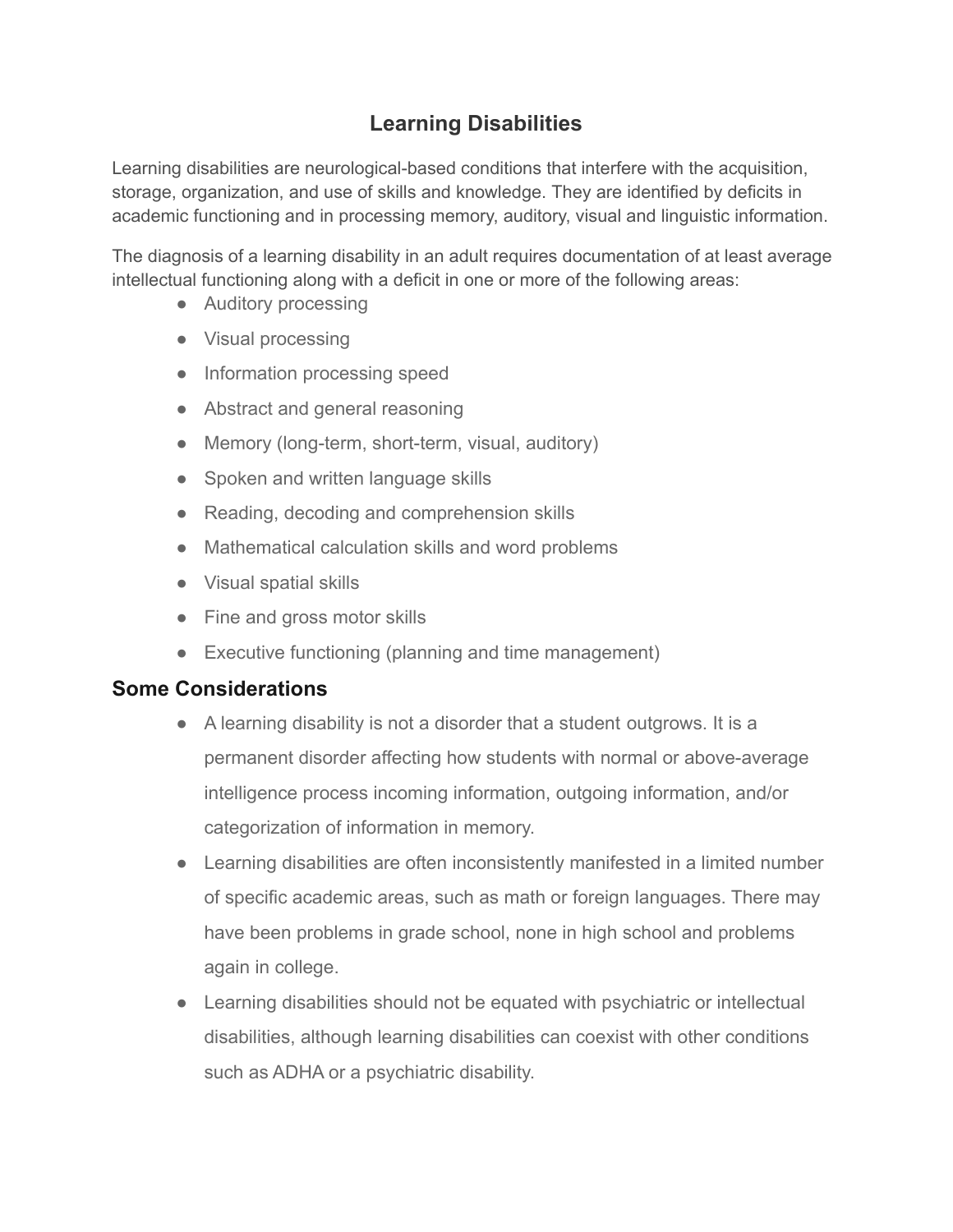● Common accommodations for students with learning disabilities include alternative print formats, taped lectures, peer note takers, extended time on exams and consultations regarding study skills and strategies.

## **Instructional Strategies**

- Include a disability access statement in the course syllabus such as: "To obtain disability related accommodations and/or auxiliary aids, students with disabilities must contact Access Services as soon as possible by calling (507) 457-1465."
- Keep instructions as brief and uncomplicated as possible. Repeat exactly without paraphrasing.
- Assist the student in finding effective peer note takers from the class.
- Allow the student to tape record lectures.
- Clearly define course requirements, the dates of exams and when assignments are due. Provide advance notice of any changes.
- Present lecture information in both an auditory and visual format (e.g. chalkboard, overheads, PowerPoint slides, handouts, etc.)
- Use more than one way to demonstrate or explain information.
- Have copies of the syllabus ready no less than six weeks prior to the beginning of the semester so textbooks can be converted to auditory format in a timely manner.
- When teaching, state objectives, review previous lessons and summarize periodically.
- Allow time for clarification of directions and essential information.
- Provide study quides or review sheets for exams.
- Provide alternative ways for the students to do tasks (e.g. substituting oral for written work).
- Provide assistance with proofreading written work.
- Stress organization and ideas rather than mechanics when grading in-class writing assignments.